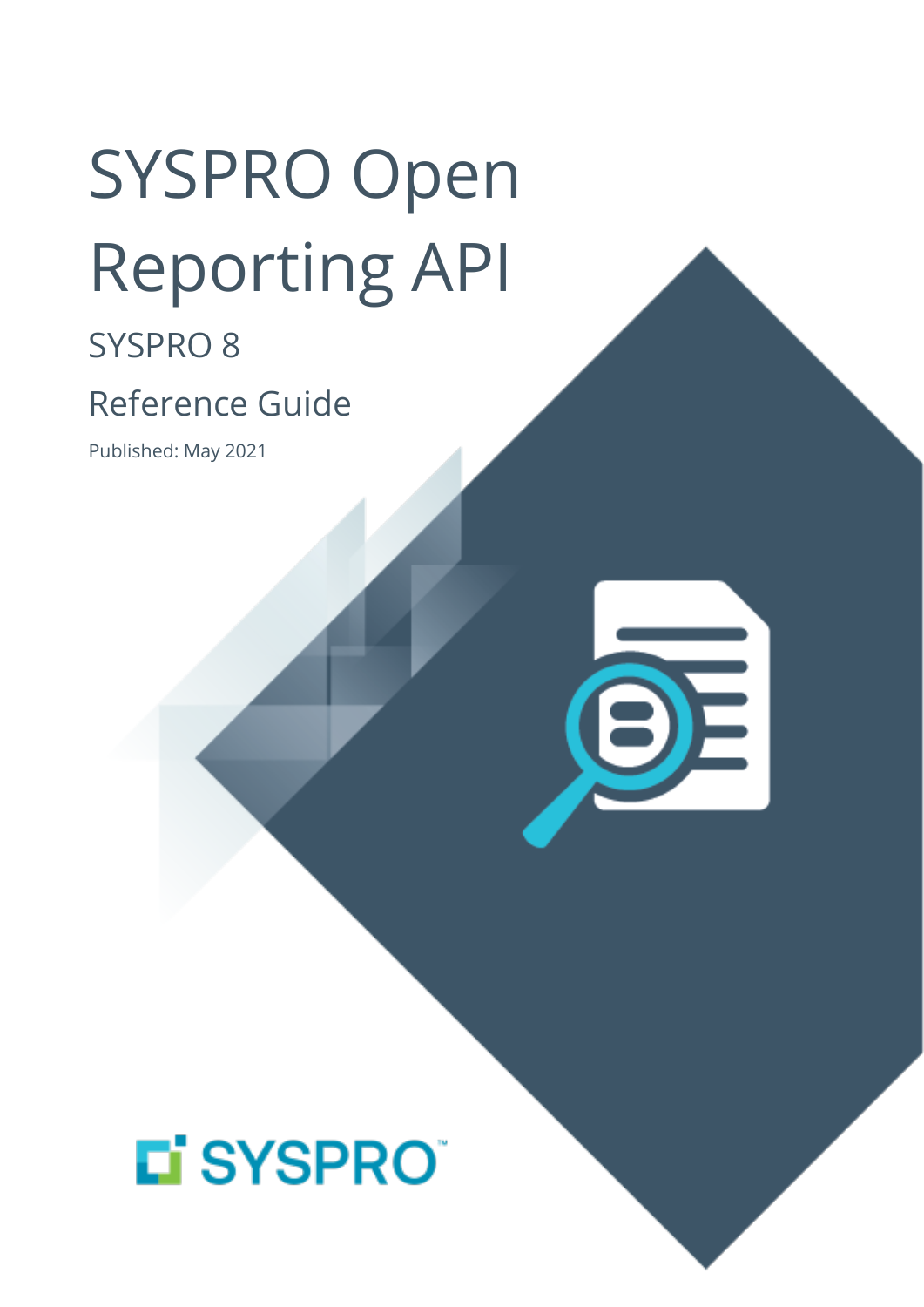#### Open [Reporting](#page-2-0) API

|  | $\overline{1}$ |
|--|----------------|
|  |                |
|  |                |
|  |                |
|  |                |
|  |                |
|  |                |
|  |                |
|  |                |
|  |                |
|  |                |
|  |                |
|  |                |
|  |                |
|  |                |
|  |                |
|  |                |
|  |                |
|  |                |
|  |                |
|  |                |
|  |                |
|  |                |
|  |                |
|  |                |
|  |                |
|  |                |
|  |                |
|  |                |
|  |                |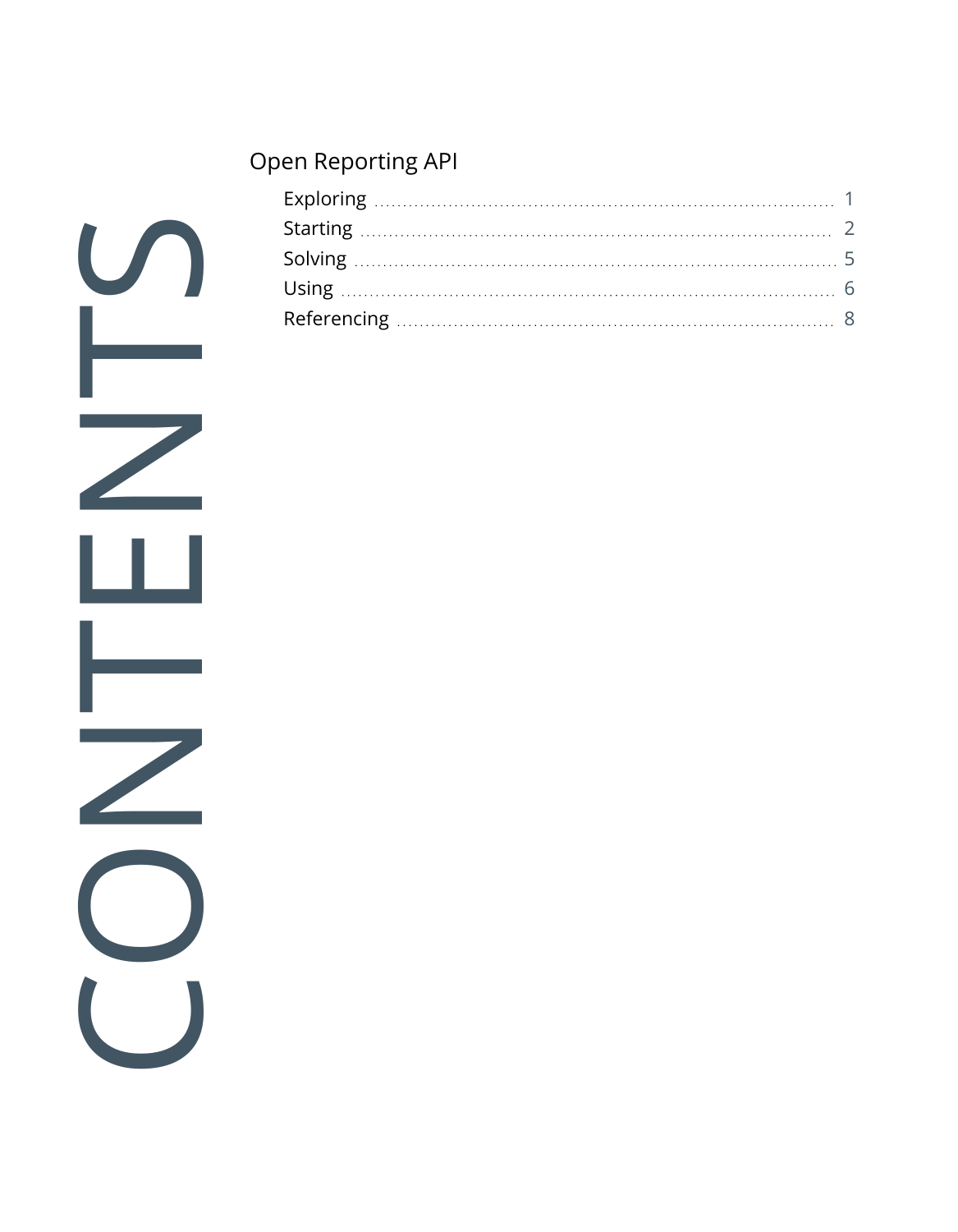## <span id="page-2-1"></span><span id="page-2-0"></span>Open Reporting API

## **Exploring**

### Where it fits in?

The **Open Reporting API** lets developers and external applications call on SYSPRO to run and distribute reports and documents directly in the external application.

Leveraging the SYSPRO Reporting Service Server infrastructure, developers can query the SYSPRO database and produce the required documents which are added to the print queue from where they can be viewed, executed and managed. They can choose whether to access the document via the report queue or the API for further automation (a destination code indicates the origin of the queue item).

This means that the custom application or third party developer now has a method by which they can programmatically produce single documents from applications outside the main SYSPRO application by referencing an assembly that is located in the SYSPRO \Base folder.

The **Open Reporting API** works by creating a business object wrapper around the standard SYSPRO print programs and by providing business objects to retrieve the required information about those documents that are printed.

The business objects aren't fully documented in the business object library.

Please refer to the **Referencing** section for more information on the XML that is used for each document type.

Each document type first needs to be converted to support the **Open Reporting API** before the wrapper business objects can be written to call them. This is to ensure that the SYSPRO print programs don't try to show any user interface when called by the API. As a result, not all document types may be supported by the API.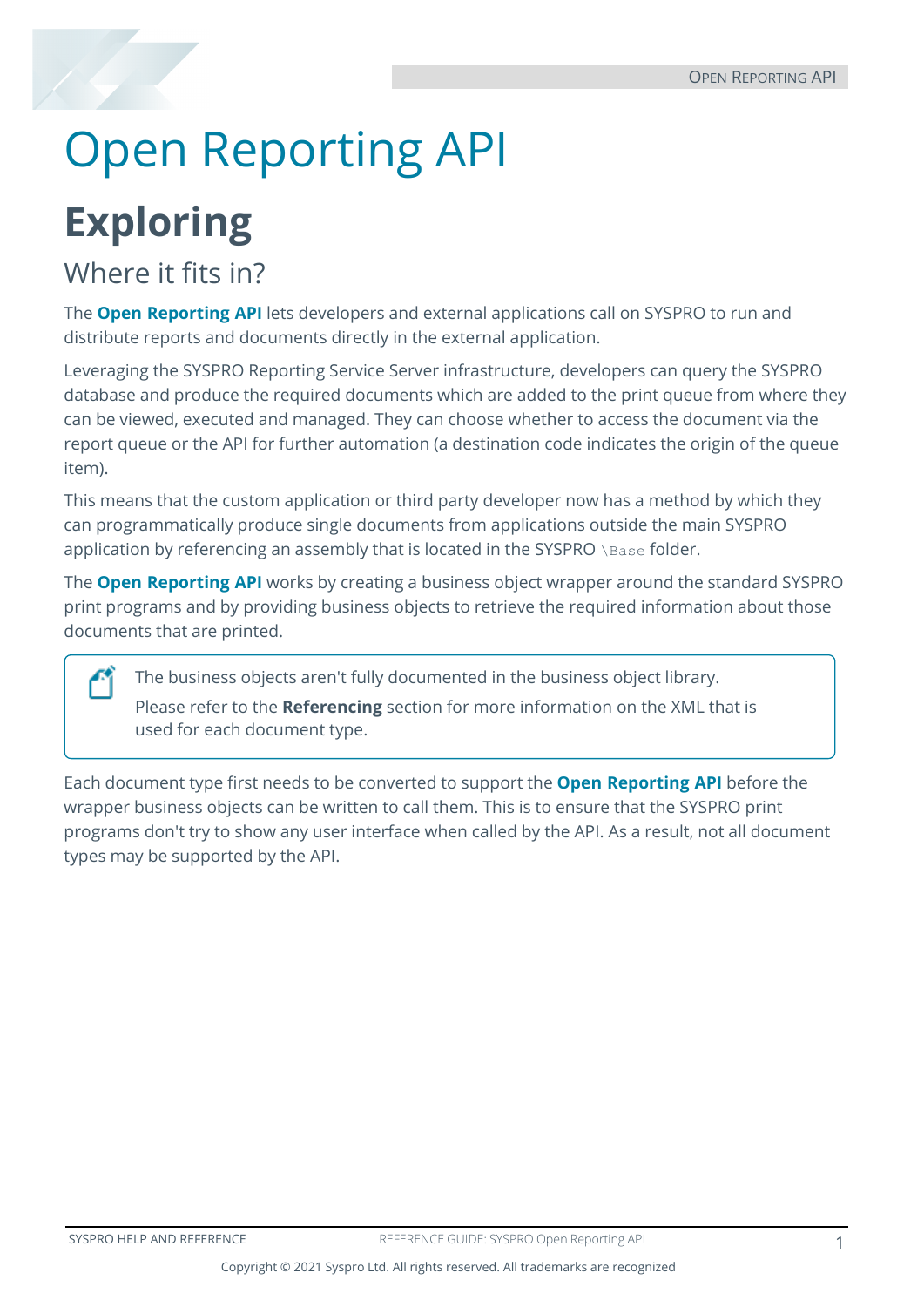

## <span id="page-3-0"></span>**Starting**

### **Prerequisites**

Before using the **Open Reporting API**, ensure that **Server-side Printing** is working correctly in SYSPRO.

The following is required:

#### **Server**

- Reporting Host Service
- Crystal Reports Server Embedded (CR 2013) SP8
- SAP BusinessObjects BI platform .Net SDK Redistributable 64-bit 4.2. SP3

#### **Client**

Browser pop-ups must be enabled.



This is only applicable for previewing PDFs in a web-browser application.

#### **SYSPRO configuration requirements**

- Server side reporting (configured within the SYSPRO **Setup Options** program *Setup Options > System Setup > Reporting*).
- e.Net Service Details (configured within the SYSPRO **Setup Options** program *Setup Options > System Setup > Artificial Intelligence*).
- SMTP emailing (configured within the SYSPRO **Setup Options** program *Setup Options > System Setup > Connectivity*).

### Restrictions and Limits

The **Open Reporting API** is only supported for SRS server side printing, because it makes use of the **SYSPRO 8 Reporting Host Service** to call the print business objects and generate documents.

The **Open Reporting API** is not available for client side printing.

- When emailing a document, only one email address can be entered in the **To** and **CC** lines.
- Known limitations: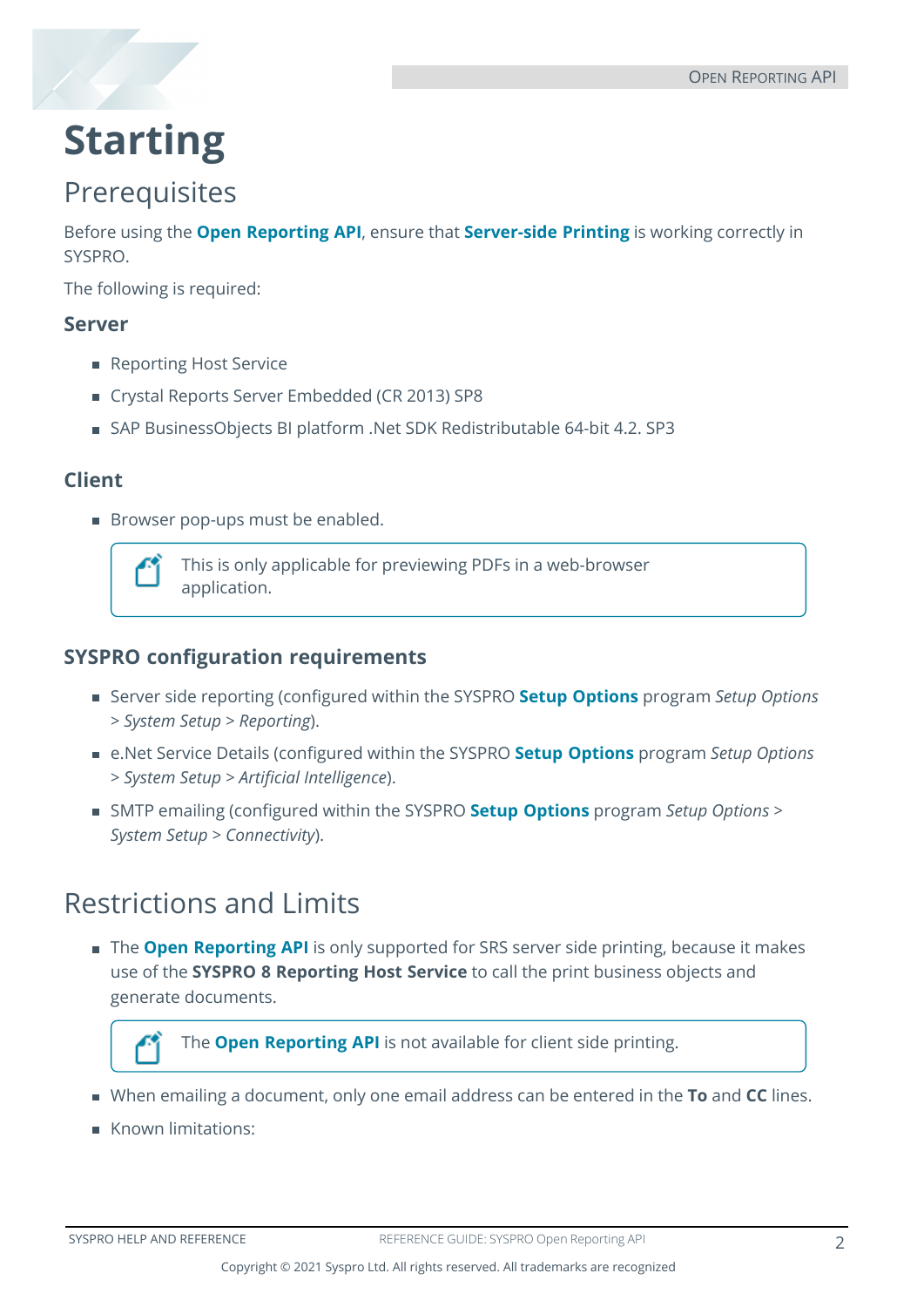The following are known limitations, which will be addressed during the lifetime of *SYSPRO 8*:

- Batch printing is currently not supported.
- Documents that are printed using this architecture are currently not added to the document archive.

The generated documents are stored in the SRS document queue used for server side printing and will be visible from the **SRS Document Queue** program. However, they are not added to the document archive.

There will be no PDF file in the **SRS Document Printing** archive folder, nor will the document be visible in the **Document Archive Viewer**.

- This functionality is limited to the following document types:
	- Sales order documents
		- Invoices
		- Delivery notes
		- Order acknowledgments
		- Dispatch notes
	- AR statements
	- Quotations
	- Factory documentation
	- Purchase order



Support for other documents and reports will be made available in the future.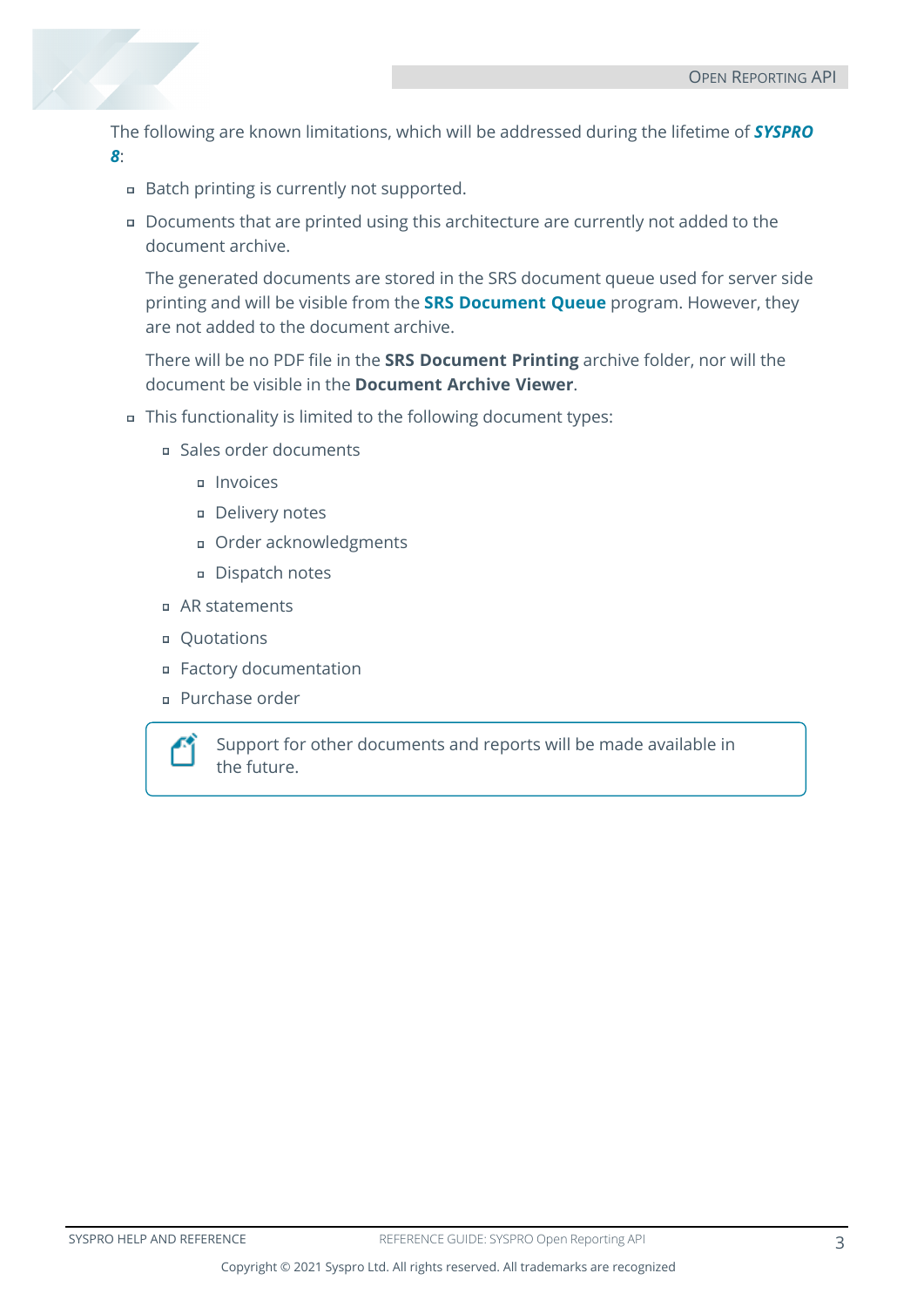

### Configuring Setup Options

The **Setup Options** program lets you configure how SYSPRO behaves across all modules. These settings can affect processing within this program.

#### **E.Net Service Details**

*Setup Options > System Setup > E.Net Service Details*

- Server name
- SOAP port
- REST port

#### **Reporting**

*Setup Options > System Setup > Reporting*

- **Reporting configuration**
- **Server-side configuration**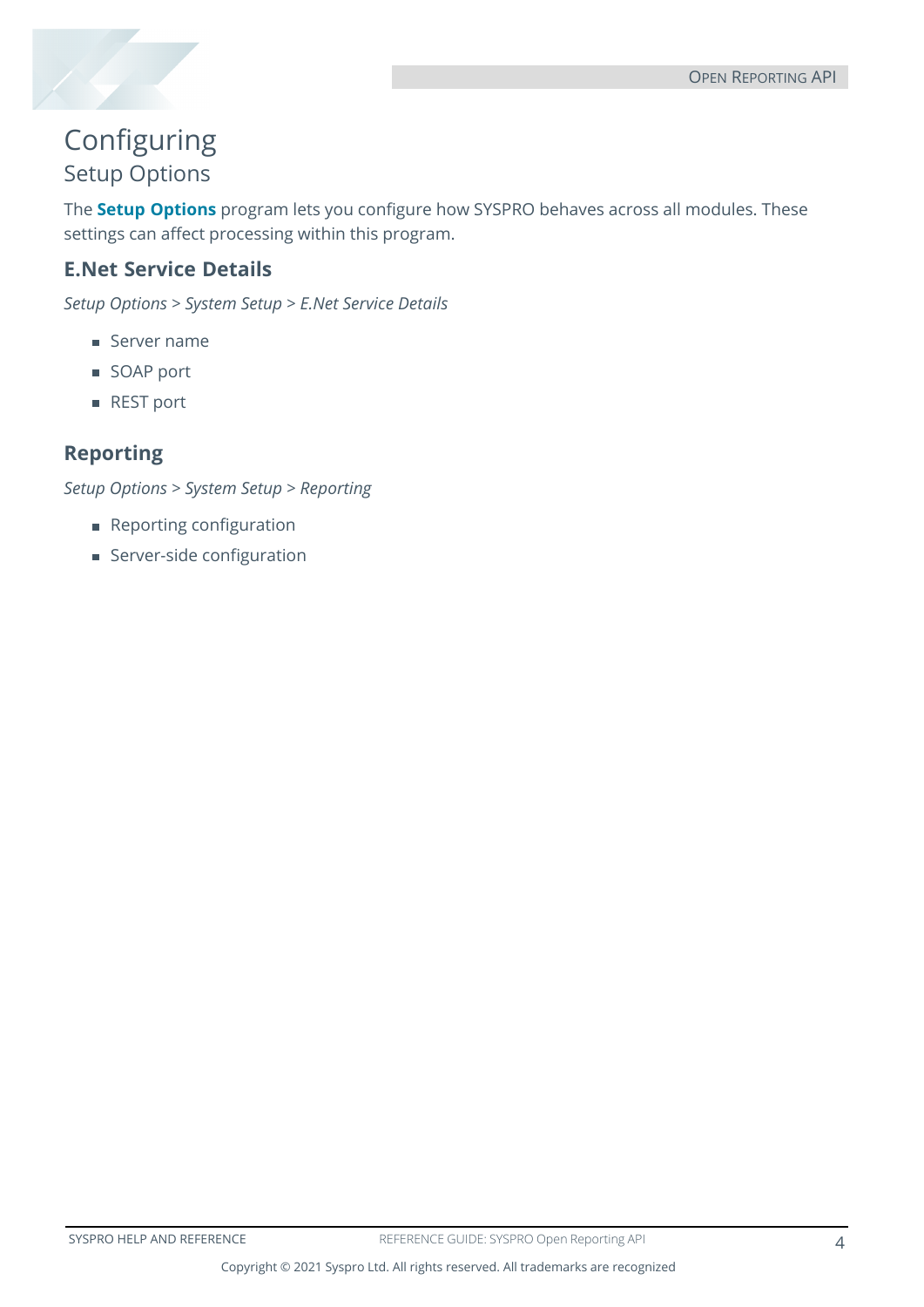## <span id="page-6-0"></span>**Solving**

#### **Where can I download the SYSPROSRSClientLibrary.dll?**

The SYSPROSRSClientLibrary.dll assembly file is located in your SYSPRO \Base folder.

It is placed into this folder during the installation of *SYSPRO 8*.

#### **Where can I find the SYSPROSRSDocumentAPI.dll assembly?**

This file is no longer in use and has been replaced by the SYSPROSRSClientLibrary.dll assembly file.

The SYSPROSRSClientLibrary.dll assembly (located in your \Base directory) is used by all applications that want to use the functionality of the SRS API.



All DLLs are located in your \Base directory.

#### **Where can I see the host service end-point in SYSPRO?**

- 1. Load the **System Setup** program (*SYSPRO Ribbon bar > Setup > General Setup*).
- 2. Navigate to the **Reporting** tab.
- 3. The host service end-point is displayed at the **REPORTING SERVICE** field of the **SERVER-SIDE CONFIGURATION** section.

#### **Which assembly should be used for which functionality?**

- 1. The SYSPROSRSClientLibrary.dll assembly is used by all applications that want to use the printing or reporting services functionality.
- 2. The SysproWCFClientLibrary40.dll assembly can be used for all applications that want to access SYSPRO.

The sysproWCFClientLibrary40.dll is not a requirement for printing.

#### **Could the API be used for SWS to email the document?**

Yes, you can produce a document from within SYSPRO workflow if you create a custom activity that will allow you to create a reference to the client library assembly and write your C# code.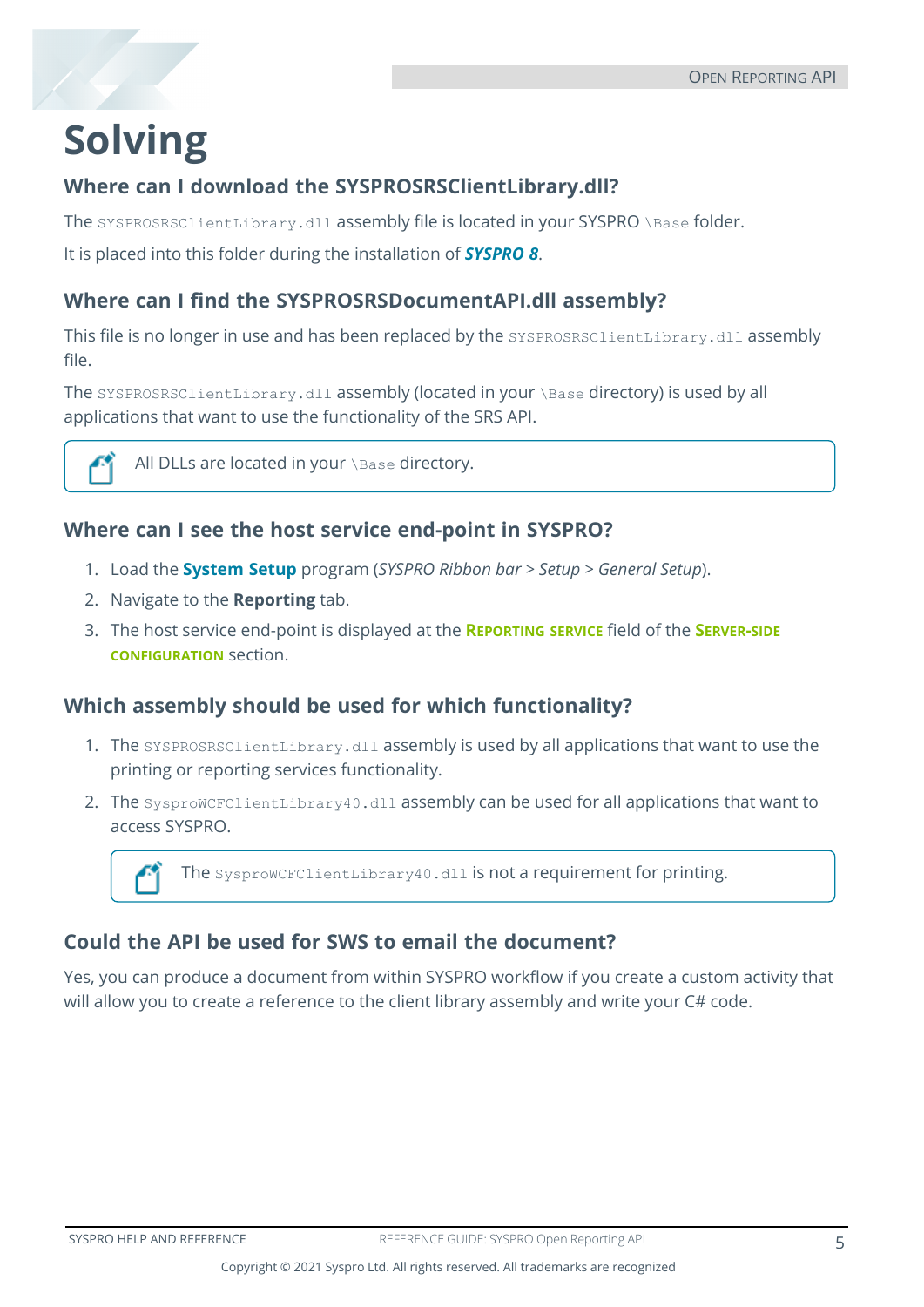## <span id="page-7-0"></span>**Using**

#### **Installing/starting the SRS Host Service**

The **SYSPRO 8 Reporting Host Service** is deployed with the **SYSPRO Installer** and can be installed automatically when *SYSPRO 8* is installed.

We recommend stopping the **SYSPRO 8 Reporting Host Service** before any updates are done and restarting it thereafter.



You only need to reinstall the service if an updated and/or improved version of the service is released.

#### **Configuring server-side reporting**

- 1. From the **Setup Options** program, select the **Reporting** form (*Setup Options > System Setup > Reporting*).
- 2. Configure the required settings:

| <b>Field</b>                       | Action                                                                       |
|------------------------------------|------------------------------------------------------------------------------|
| <b>Reporting</b><br>configuration  | Select Server-side reporting using SQL.                                      |
| <b>SQL Server Name</b>             | Enter the name of the SQL Server instance that contains the<br>SRS database. |
| <b>Reporting</b><br>authentication | Select the type of authentication you will use.                              |

3. Save your changes.

Ensure that you can successfully print the document type using SYSPRO before trying to print it using the API.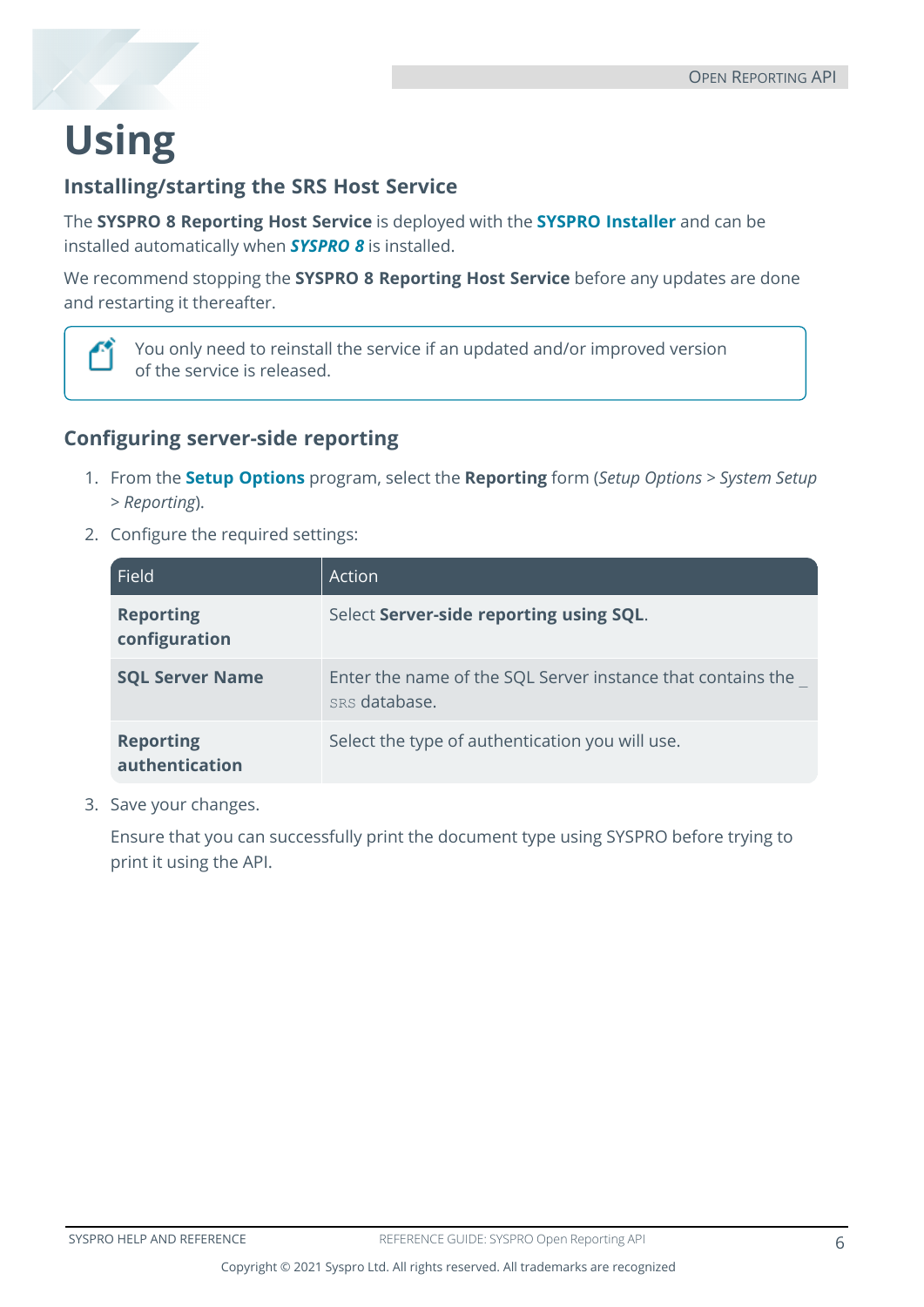#### **How to use the API**

All API calls are done via the SRS library.

- 1. Create a new project and add the DLL as a reference.
- 2. Use the five available methods to query and generate documents.

#### **How to add a reference to the client library assembly**

- 1. Open the solution.
- 2. Select the **Solution Explorer** (*View > Solution Explorer*).
- 3. Right-click on **References** in the **Solution Explorer** pane of the project and select **Add Reference**.
- 4. Select **Browse** and navigate to the SYSPRO \Base folder.
- 5. Select the reference, e.g. SYSPROSRSClientLibrary.dll and click on **Add**.
- 6. Ensure the assembly is checked in the list of assemblies and select **OK**.

Copyright © 2021 Syspro Ltd. All rights reserved. All trademarks are recognized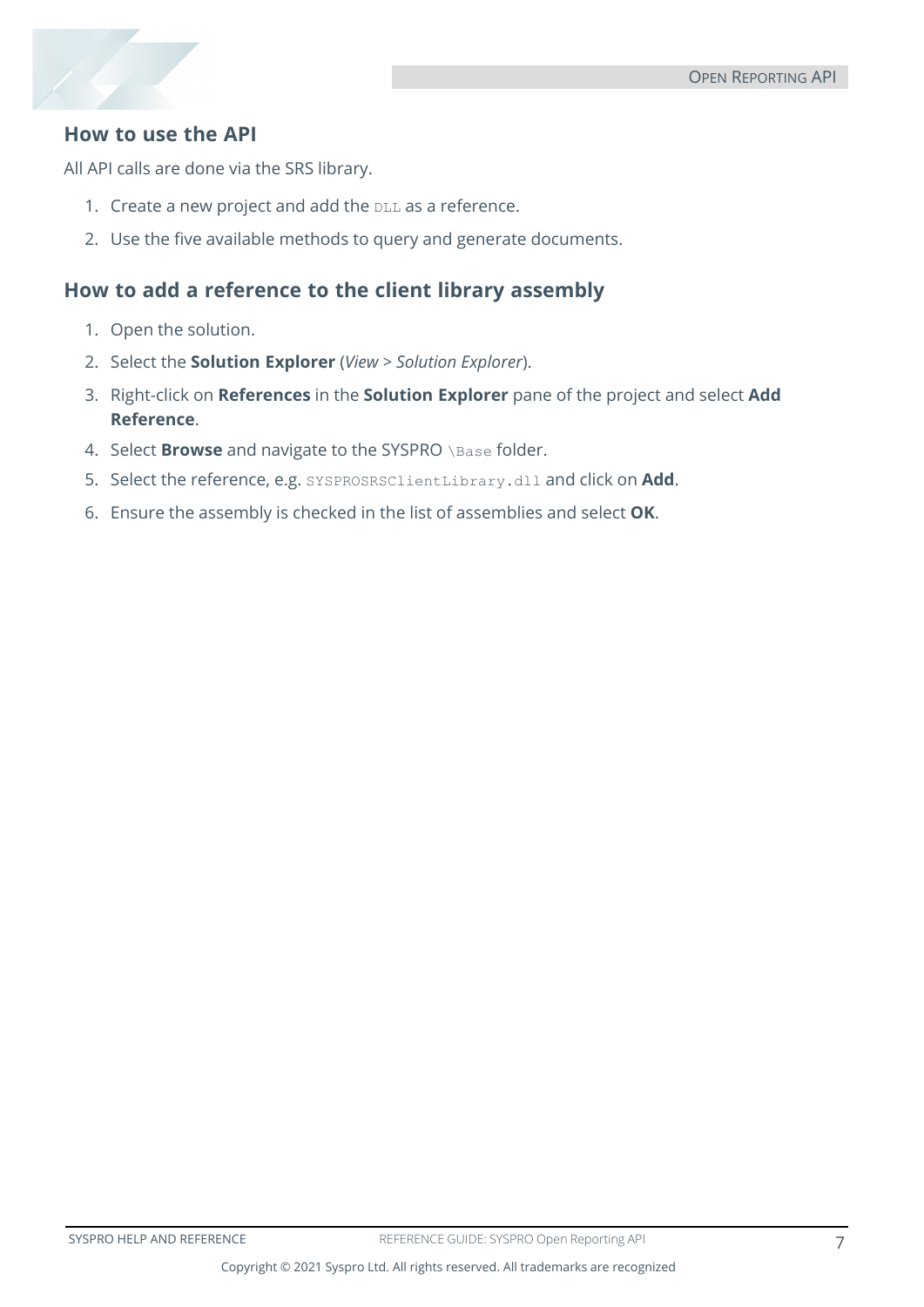## <span id="page-9-0"></span>**Referencing**

### API Methods

The exposed API methods can be used in a number of ways:

- **Authentication.**
- Controlling login and logout.
- Controlling the formats of the documents.

This lets customers with login credentials access their data to generate documentation from thirdparty applications. External or third-party applications like *SYSPRO Espresso* can request the information from the API and, once received, apply it to generate the required documents.

The SYSPROSRSClientLibrary.dll assembly (located in the \Base folder) allows an application like *SYSPRO Espresso* to call the **SYSPRO 8 Reporting Host Service** in order to create the documents.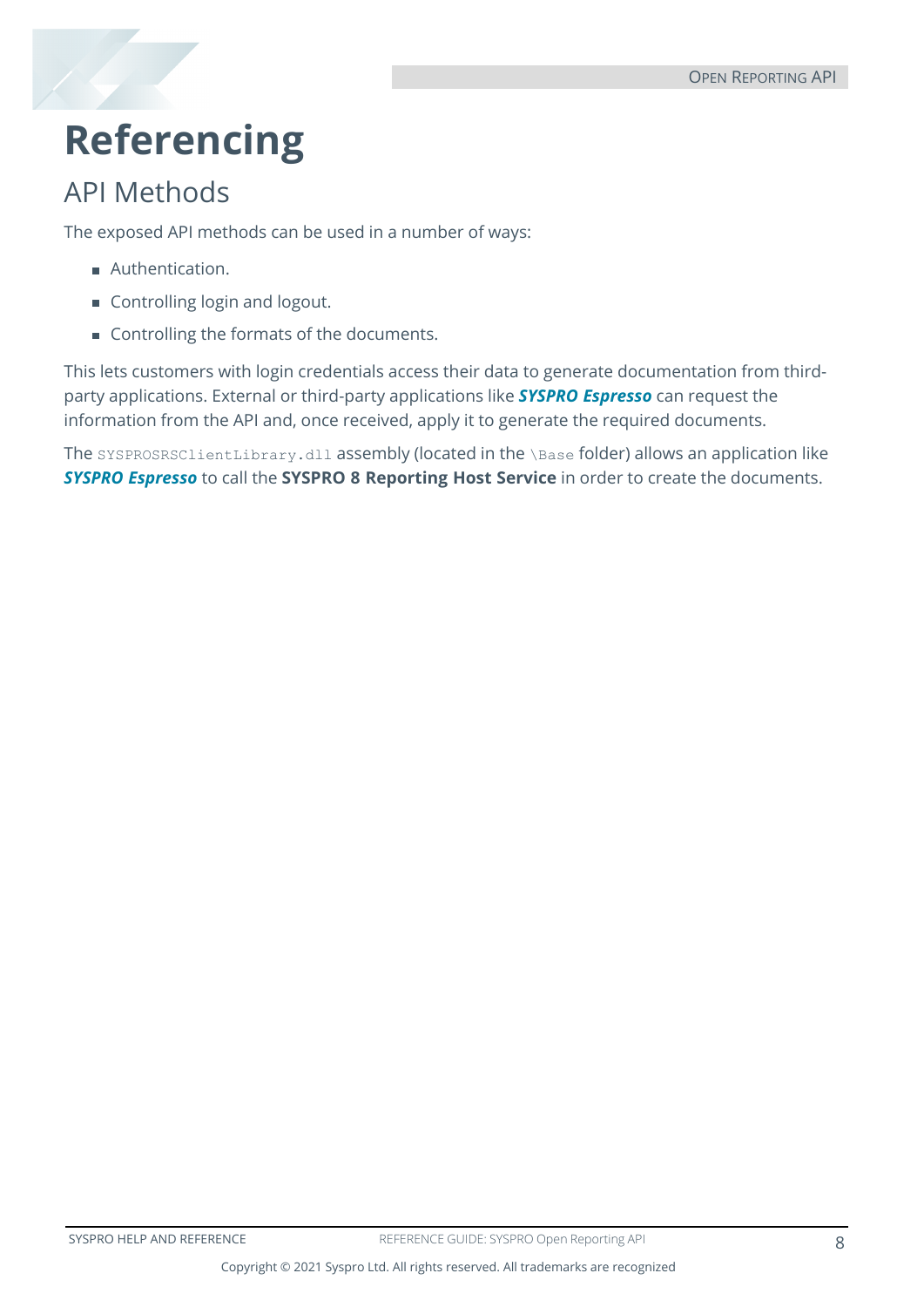

The following API methods or functions are exposed:

| Method                 | Description                                                                                                                                                                                           |
|------------------------|-------------------------------------------------------------------------------------------------------------------------------------------------------------------------------------------------------|
| AuthSysproUser         | This controls and authorizes the logging on of users. This method<br>returns a session ID.                                                                                                            |
|                        | Because the API logs on via the service, which is<br>a trusted application, SYSPRO doesn't require a<br>password. Although the method requests<br>passwords, these aren't actually used.              |
|                        | This means that you need to make sure that any<br>operator log on authentication is handled by the<br>third party or custom application.                                                              |
| AuthenticateSysproGUID | This controls and authorizes access of users that are already logged<br>in. This method returns a session ID.                                                                                         |
|                        | This takes a session ID you have generated by<br>doing a logon using the SYSPRO 8 e.net<br><b>Communications Load Balancer and</b><br>authenticates that as a valid session ID and<br>returns a GUID. |
| LogOffUserSession      | This logs off sessions of stand-alone applications.                                                                                                                                                   |
|                        | This takes the GUID that is returned by the<br>AuthSysproUser function and performs a log off.<br>This GUID that is returned is not the same as the<br>session ID that is returned from a log on.     |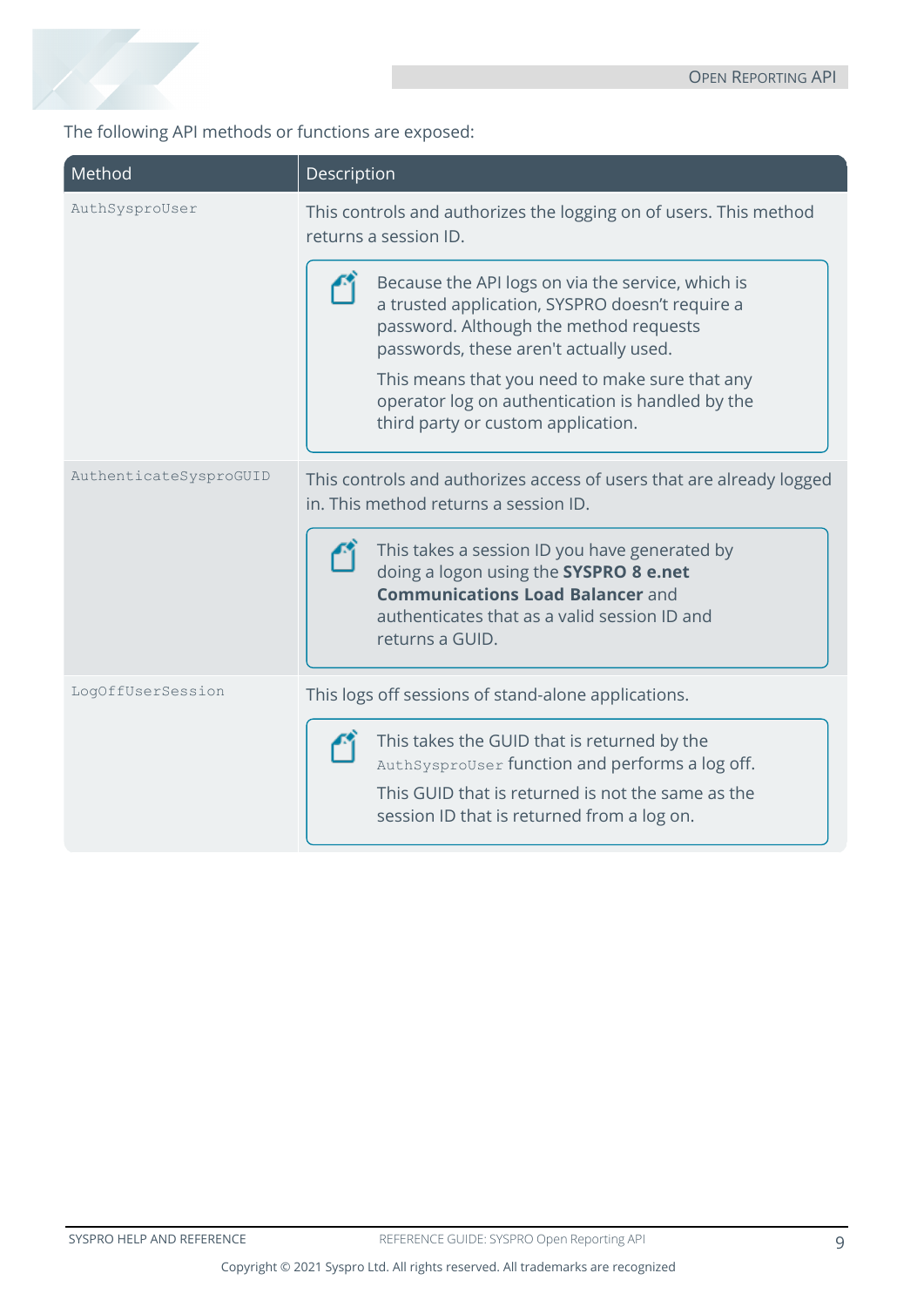| Method                       | Description                                                                                                                                                                                                                                               |
|------------------------------|-----------------------------------------------------------------------------------------------------------------------------------------------------------------------------------------------------------------------------------------------------------|
| DetermineDocument<br>Options | This provides a list of formats for the selected document type as well<br>as sometimes additional information pertaining to the selected<br>document. This method returns XML with details of available<br>documents and formats.                         |
|                              | This only returns SRS formats and looks at the<br>control file (i.e. sales order control file), to<br>determine which formats are defined for SRS<br>according to the governing business rules.                                                           |
|                              | For the Sales Order Document Printing functionality, this method<br>returns the following that can be used to determine which<br>document types can be printed:                                                                                           |
|                              | Sales order number                                                                                                                                                                                                                                        |
|                              | Sales order status                                                                                                                                                                                                                                        |
|                              | Sales order flags                                                                                                                                                                                                                                         |
|                              | Dispatch note number                                                                                                                                                                                                                                      |
|                              | Print & reprint flags                                                                                                                                                                                                                                     |
| ProduceDocument              | This generates the document to print on the host server.                                                                                                                                                                                                  |
|                              | When previewing the document, it is returned in a HEX encoded<br>format of a PDF document                                                                                                                                                                 |
|                              | This content must be converted back into ASCII<br>format, before saving it to disk.                                                                                                                                                                       |
|                              | The input XML is passed to the business object, which in turn<br>communicates with the Document Print program. The SYSPRO 8<br>Reporting Host Service uses the XML returned from the<br><b>Document Print</b> program, to generate the document using the |

selected format.

1 Charles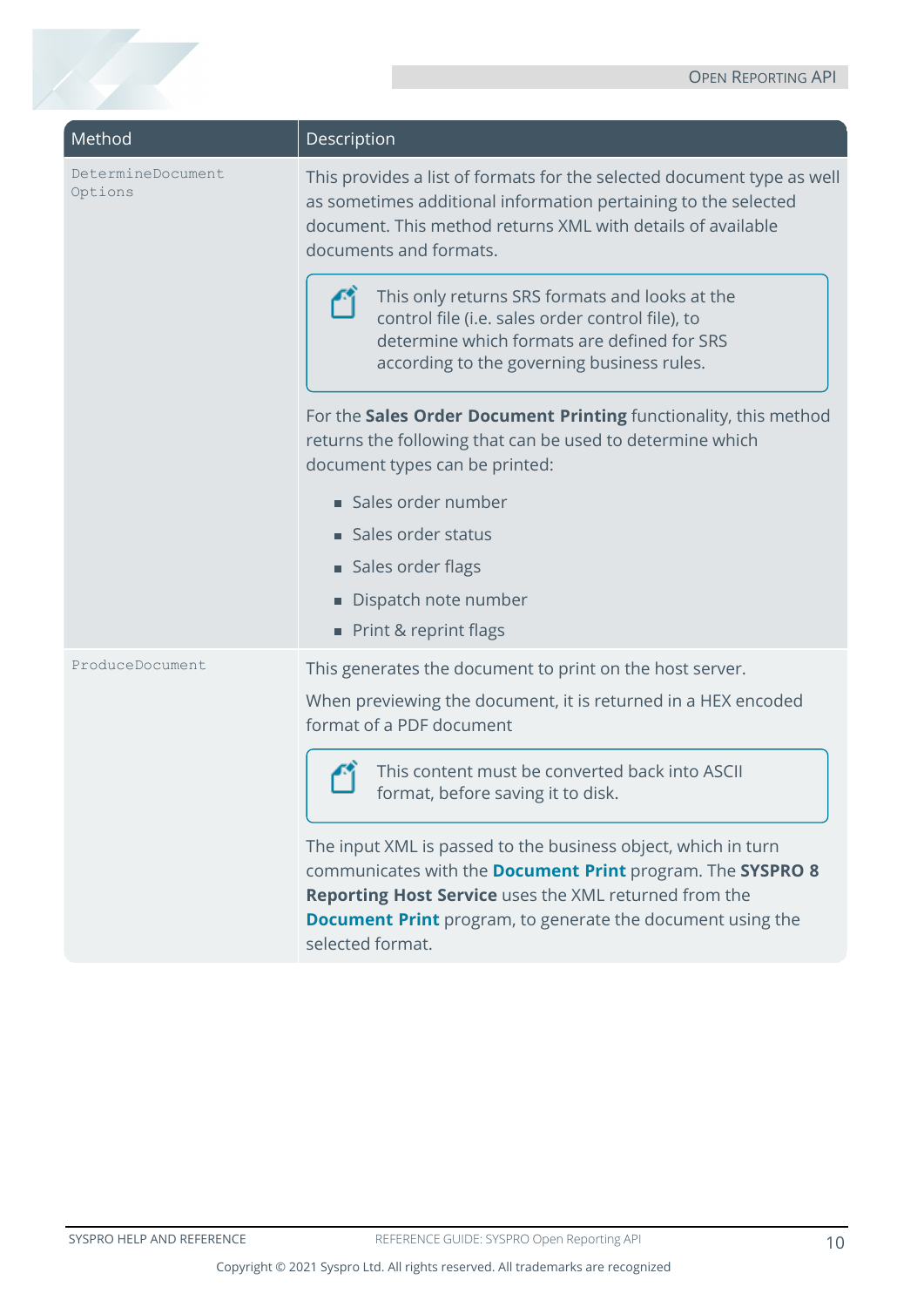### Sales order sample XML for document types



These samples are for the sales order document types and will differ for other document types.

#### Get document details

#### **xmlParam**

None

#### **xmlIn**

```
<Query>
```

```
<Option>
<Function>GETDOCDET</Function>
</Option>
<Filter>
<OrderNumber FilterType='S' FilterValue='791' />
</Filter>
</Query>
```
#### **xmlOut**

```
<DocumentControl Language="05" Language2="EN" CssStyle="" DecFormat="1"
DateFormat="01"
Role="01" Version="8.0.001" OperatorPrimaryRole=" ">
<DocumentInformation>
<SalesOrder>000791</SalesOrder>
<OrderStatus>9</OrderStatus>
<Translated_OrderStatus>Complete</Translated_OrderStatus>
<ActiveFlag>N</ActiveFlag>
<Translated_ActiveFlag>No</Translated_ActiveFlag>
<CancelledFlag />
<Translated_CancelledFlag>No</Translated_CancelledFlag>
<SODocumentType>O</SODocumentType>
<Translated_SODocumentType>Order</Translated_SODocumentType>
<CanPrintAcknowledgement>false</CanPrintAcknowledgement>
<CanRePrintAcknowledgement>false</CanRePrintAcknowledgement>
<CanPrintDeliveryNote>false</CanPrintDeliveryNote>
<CanRePrintDeliveryNote>false</CanRePrintDeliveryNote>
<CanGenerateInvoice>false</CanGenerateInvoice>
<Documents>
<Invoice>
<InvoiceNumber>100506</InvoiceNumber>
<InvoiceSource>O</InvoiceSource>
<Translated_InvoiceSource>Order</Translated_InvoiceSource>
<DateLastInvPrt>2015-04-08</DateLastInvPrt>
</Invoice>
</Documents>
<Formats>
<Format>
<DocumentType>Order Acknowledgement</DocumentType>
<FormatCode>0</FormatCode>
<FormatName>Order Acknowledgemen</FormatName>
</Format>
<Format>
<DocumentType>Delivery Note</DocumentType>
<FormatCode>0</FormatCode>
<FormatName>Delivery Note</FormatName>
</Format>
<Format>
<DocumentType>Invoice</DocumentType>
<FormatCode>0</FormatCode>
<FormatName>Invoice</FormatName>
</Format>
</Formats>
```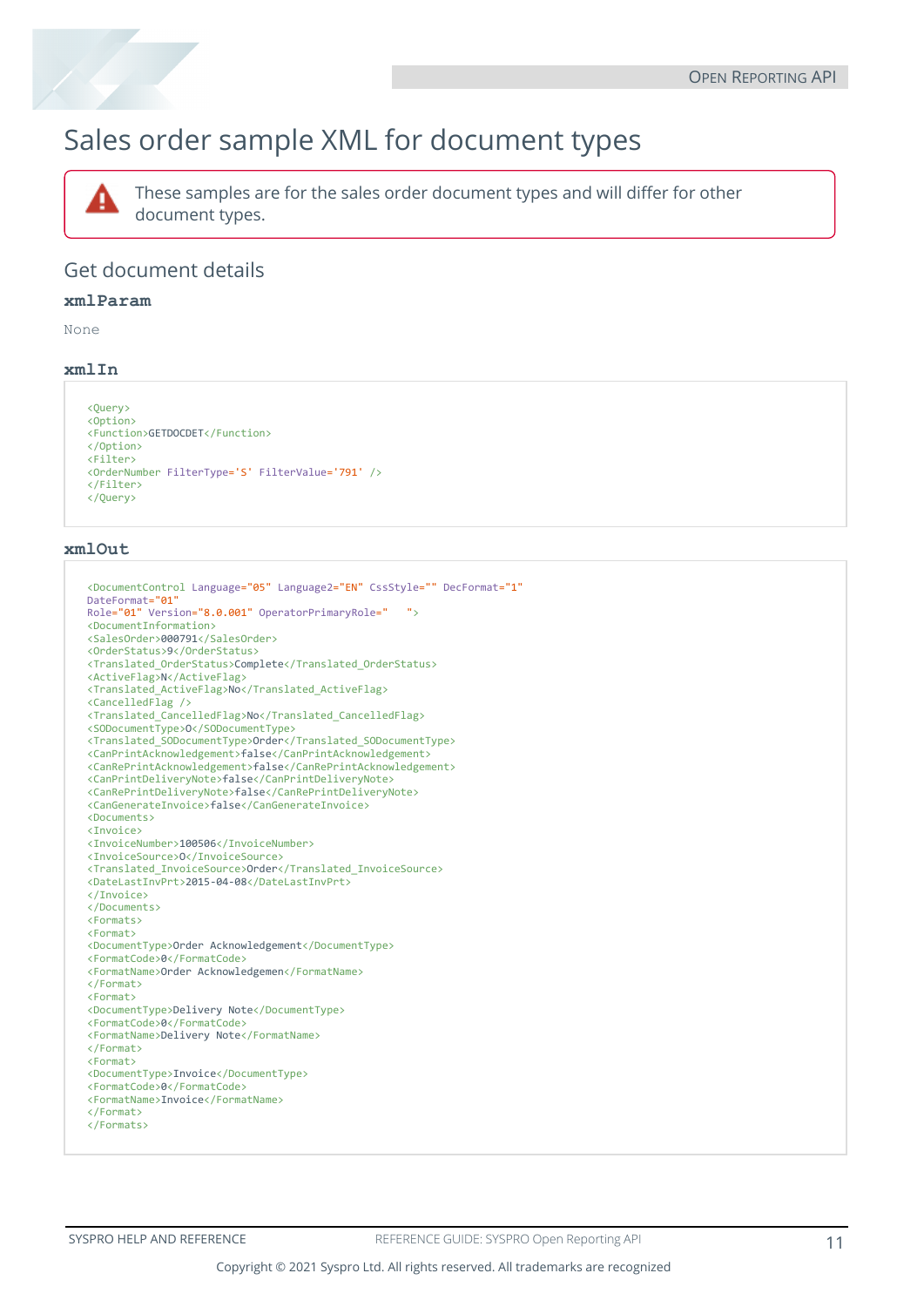

</DocumentInformation> </DocumentControl>

#### Produce document

#### **xmlParam**

```
<DocumentControl>
<DocumentType>SalesOrder</DocumentType>
<Print>False</Print>
<Email>False</Email>
<Preview>True</Preview>
<XmlOnly>False</XmlOnly>
<PrinterDetails>
<PrinterName />
<PrintCopies>1</PrintCopies>
<PrintCollate>True</PrintCollate>
</PrinterDetails>
<CanPrintAcknowledgement>false</CanPrintAcknowledgement>
<EmailDetails>
<EmailFromAddress />
<EmailToAddress />
<EmailCCAddress />
<EmailToAddress />
<EmailBodyText />
</EmailDetails>
</DocumentControl>
```
#### **xmlIn**

```
<Query>
<Option>
<Function>ONLINE</Function>
<DocumentType>I</DocumentType>
<Format>0</Format>
<Reprint>Y</Reprint>
</Option>
<Filter>
<OrderNumber FilterType='S' FilterValue='000791' />
<InvoiceNumber FilterType='S' FilterValue='100506' />
</Filter>
\langle/0uery>
```
#### **xmlout**

```
<Query>
<Document>
<Status />
<DocumentGuid/>
<ErrorMessage/>
<StatusPreview/>
<DocumentHex>HEX Encoded PDF file</ DocumentHex >
<Document>
</Query>
```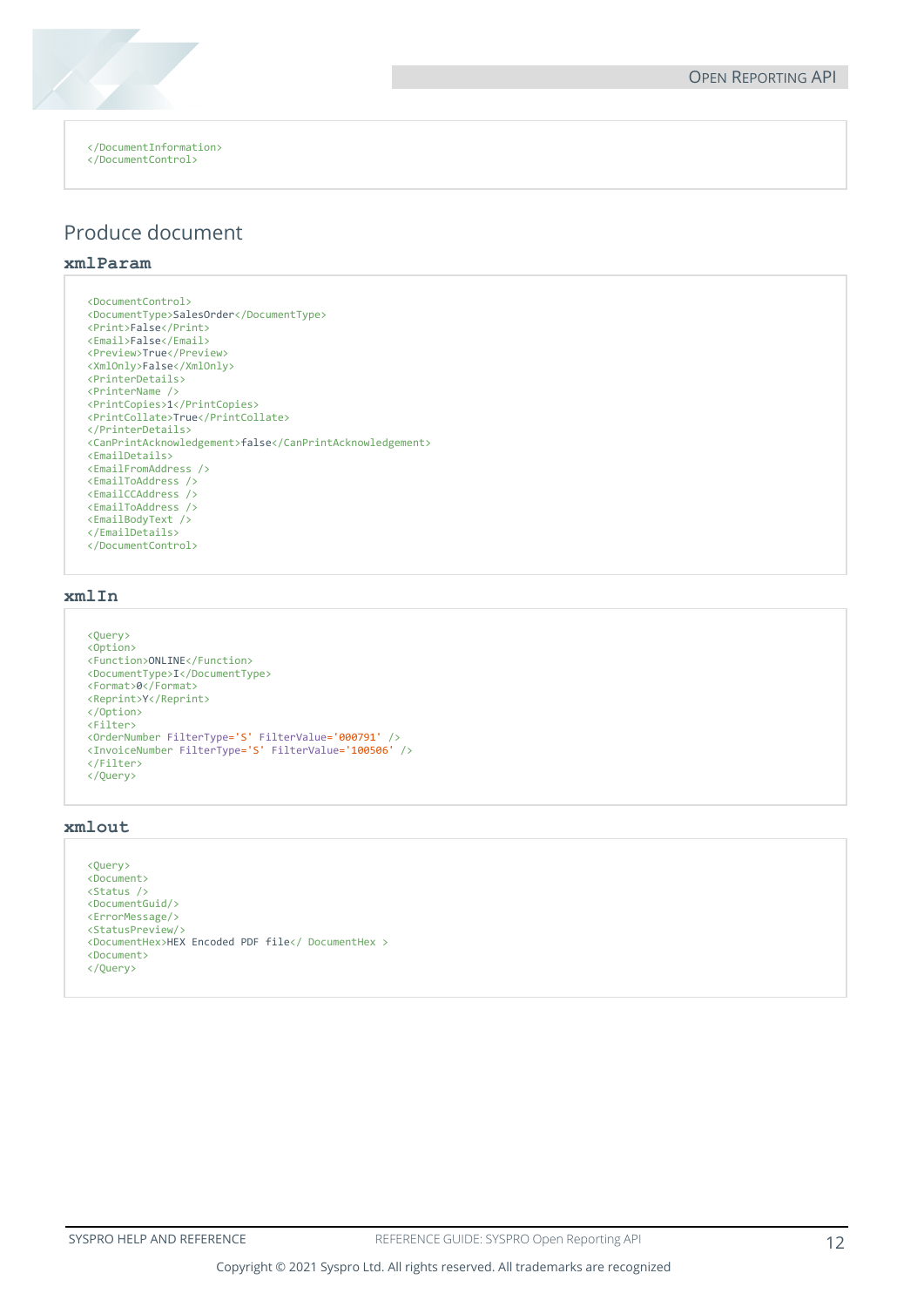

### Sample code using the sales order document types

The following sample code is provided to assist you in using the API.



The sample code is provided in C# and is specifically for sales order document types. It needs to be adjusted if used for other document types.

#### **Creating the SYSPROSRSClient object**

// Replace "localhost:20140" with the endpoint of your // SRS reporting host service // See Reporting service field on the Reporting tab in System Setup SYSPROSRSClientLibrary.SYSPROSRSClient sysproSRSClient new SYSPROSRSClientLibrary.SYSPROSRSClient("localhost:20140")

#### **Authenticate to the service using operator and company code**

The passwords are not validated using this function.

The custom or third party application must handle authentication, should this be required.

// The following assumes that you have set up the OperatorCode and // CompanyCode method arguments with appropriate values. // Passwords are not required as the host service is a trusted application string sessionId = "";sessionId = \_sysproSRSClient.AuthenticateSYSPROUser(OperatorCode, "", CompanyCode, "");

#### **Authenticate to the service using Logon GUID**

You would only use this function if you already have a session ID that you want to use.

This method requires operator and company password.

```
// // Create the Load Balancer instance using the e.Net Load Balancer end point 
// See Server name and REST port fields on the e.net service details tab<br>// in System Setup
    in System Setup
// Requires "using SYSPROWCFServicesClientLibrary40;" 
SYSPROWCFServicesPrimitiveClient WCFNETTCP; 
WCFNETTCP = new SYSPROWCFServicesPrimitiveClient(WCFAddress,
                                                  SYSPROWCFBinding.NetTcp);
// Generate the session id with the Logon function to the relevant 
// SYSPRO instance 
string GUID = WCFNETTCP.Logon(OperatorCode, OperatorPassword, 
 CompanyCode, CompanyPassword,
                                   ", SYSPROInstance, "");
// Validate the session id with the API 
string sessionId = "sessionId = _sysproSRSClient.AuthenticateSYSPROGuid(GUID);
```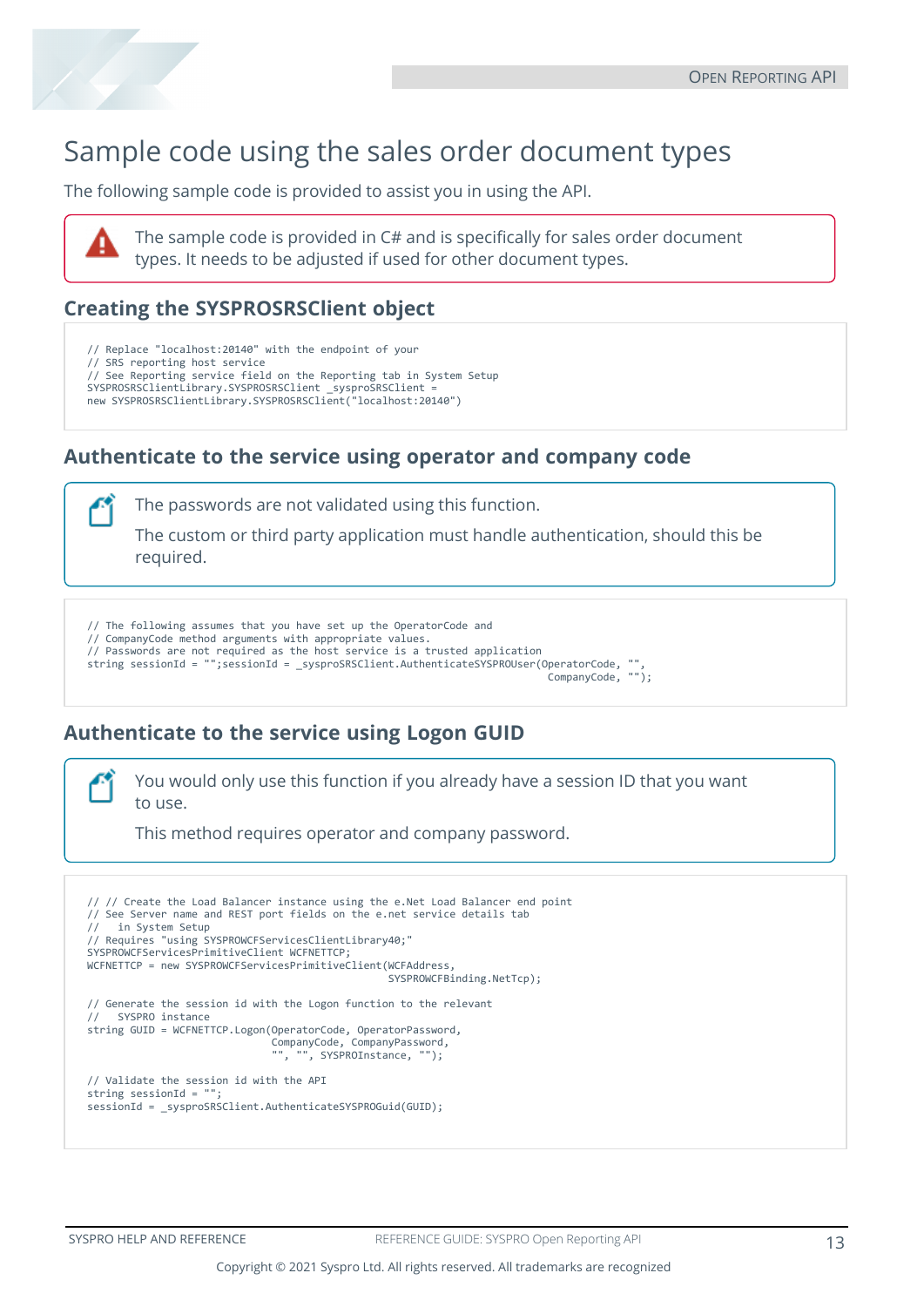#### **Determine the available document options**

```
// Validate the session id with the API 
sessionId = _sysproSRSClient.AuthenticateSYSPROGuid(GUID); 
StringBuilder xmlIn = new StringBuilder();
xmlIn.Append("<Query>"); 
xmlIn.Append("<Option>"); 
xmlIn.Append("<Function>GETDOCDET</Function>"); 
xmlIn.Append("<IncludeFormatDetails>Y</IncludeFormatDetails>"); 
xmlIn.Append("</Option>"); 
xmlIn.Append("<Filter>"); 
xmlIn.AppendFormat("<OrderNumber FilterType='S' FilterValue='{0}' />", 791); 
// Where 791 is the Sales Order number 
xmlIn.Append("</Filter>"); 
xmlIn.Append("</Query>"); 
string documentOptions = _sysproSRSClient.DetermineDocumentOptions( 
sessionId, "SalesOrder", xmlIn.ToString()); 
// See documentation for sample XML out
```
#### **Produce a document for sales order invoice**

```
Produce a document for sales order invoiceStringBuilder xmlParam = new StringBuilder();
xmlParam.Append("<DocumentControl>");
xmlParam.Append("<DocumentType>SalesOrder</DocumentType>");
xmlParam.Append("<Print>False</Print>");
xmlParam.Append("<Preview>True</Preview>");
xmlParam.Append("<XmlOnly>False</XmlOnly>");
xmlParam.Append("<PrinterDetails>");
xmlParam.Append("<PrinterName />");
xmlParam.Append("<PrintCopies>1</PrintCopies>");
xmlParam.Append("<PrintCollate>True</PrintCollate>");
xmlParam.Append("</PrinterDetails>");
xmlParam.Append("<EmailDetails>");
xmlParam.Append("<EmailFromAddress />");
xmlParam.Append("<EmailToAddress />");
xmlParam.Append("<EmailCcAddress />");
xmlParam.Append("<EmailSubject />");
xmlParam.Append("<EmailBodyText />");
xmlParam.Append("</EmailDetails>");
xmlParam.Append("</DocumentControl>");
StringBuilder xmlIn = new StringBuilder();
xmlIn.Append("<Query>");
xmlIn.Append("<Option>");
// This is always 'ONLINE'
xmlIn.Append("<Function>ONLINE</Function>");
// See Document Type Codes
xmlIn.Append("<DocumentType>I</DocumentType>");
// Format code selected to print with - see output from DetermineDocumentOptions
xmlIn.Append("<Format>0</Format>");
xmlIn.Append("<Reprint>Y</Reprint>"); 
Print/Reprint flag - see output from DetermineDocumentOptions
xmlIn.Append("</Option>");
xmlIn.Append("<Filter>");
xmlIn.AppendFormat("<OrderNumber FilterType='S' FilterValue='{0}' />",791);
//Where 791 is the Sales Order number
xmlIn.AppendFormat("<InvoiceNumber FilterType='S' FilterValue='{0}' />",100506);
// Where 100506 is the Invoice number
xmlIn.Append("</Filter>");
xmlIn.Append("</Query>");
string xmlOut = _sysproSRSClient.ProduceDocument(
sessionId, xmlParam.ToString(), xmlIn.ToString());
// See documentation for sample XML out
```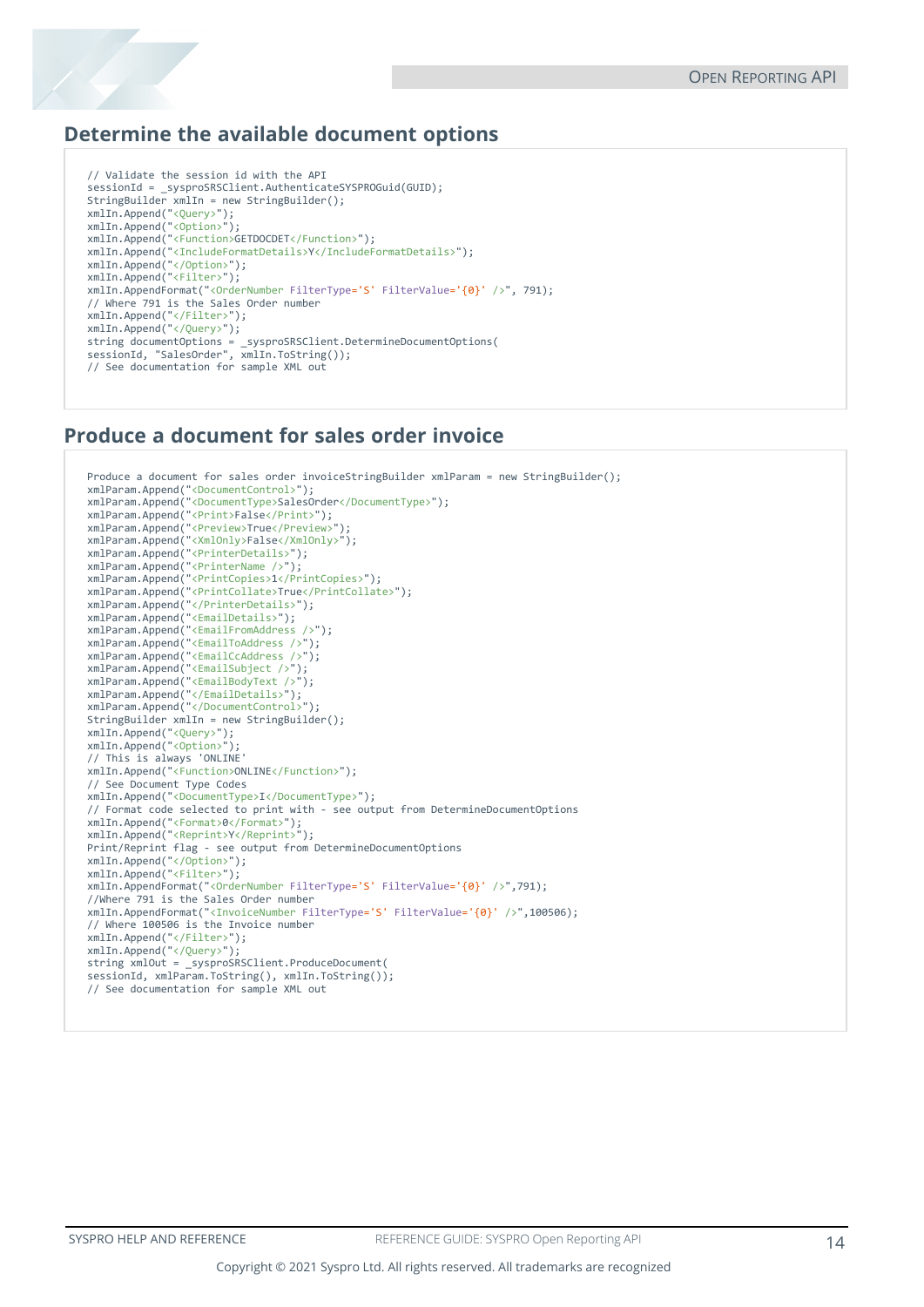#### **Retrieve the document content from the HEX encoded string from the output XML**

```
byte[] docByte = GetByteStringFromOutput(xmlOut); 
/// <summary> 
/// Function that converts a Hex encoded string to an array 
/// of unsigned integers that represents the ASCII bytes 
/// </summary> 
private static byte[] GetByteStringFromOutput(string XMLOut)
{ 
 byte[] bytes = new byte[] \{ \};
try 
{ 
XDocument XOut = XDocument.Parse(XMLOut); 
// Use Linq to get the HEX encoded document string 
XElement docHex = XOut.Descendants() . Where(n => n.Name == "DocumentHex").First(); 
if (docHex == null)
{ 
return bytes; 
} 
string HexString = docHex.Value; 
// Get the number of characters in the string 
int NumberChars = HexString.Length; 
// Each byte is derived from 2 characters in the input 
// that together represent the HEX value of the byte 
bytes = new byte[NumberChars / 2]; 
for (int i = 0; i < NumberChars; i += 2)
{ 
// The 16 in the following conversion indicates that this 
// is converting from HEX, or Base 16. 
bytes[i / 2] = Convert.ToByte(HexString.Substring(i, 2), 16); 
}
return bytes;
}
catch { throw; } 
}
```
#### **Logoff from the SYSPRO session**

// If you authenticated using a OperatorCode and // CompanyCode then you might want to logoff. \_sysproSRSClient.LogoffUserSession(sessionId);